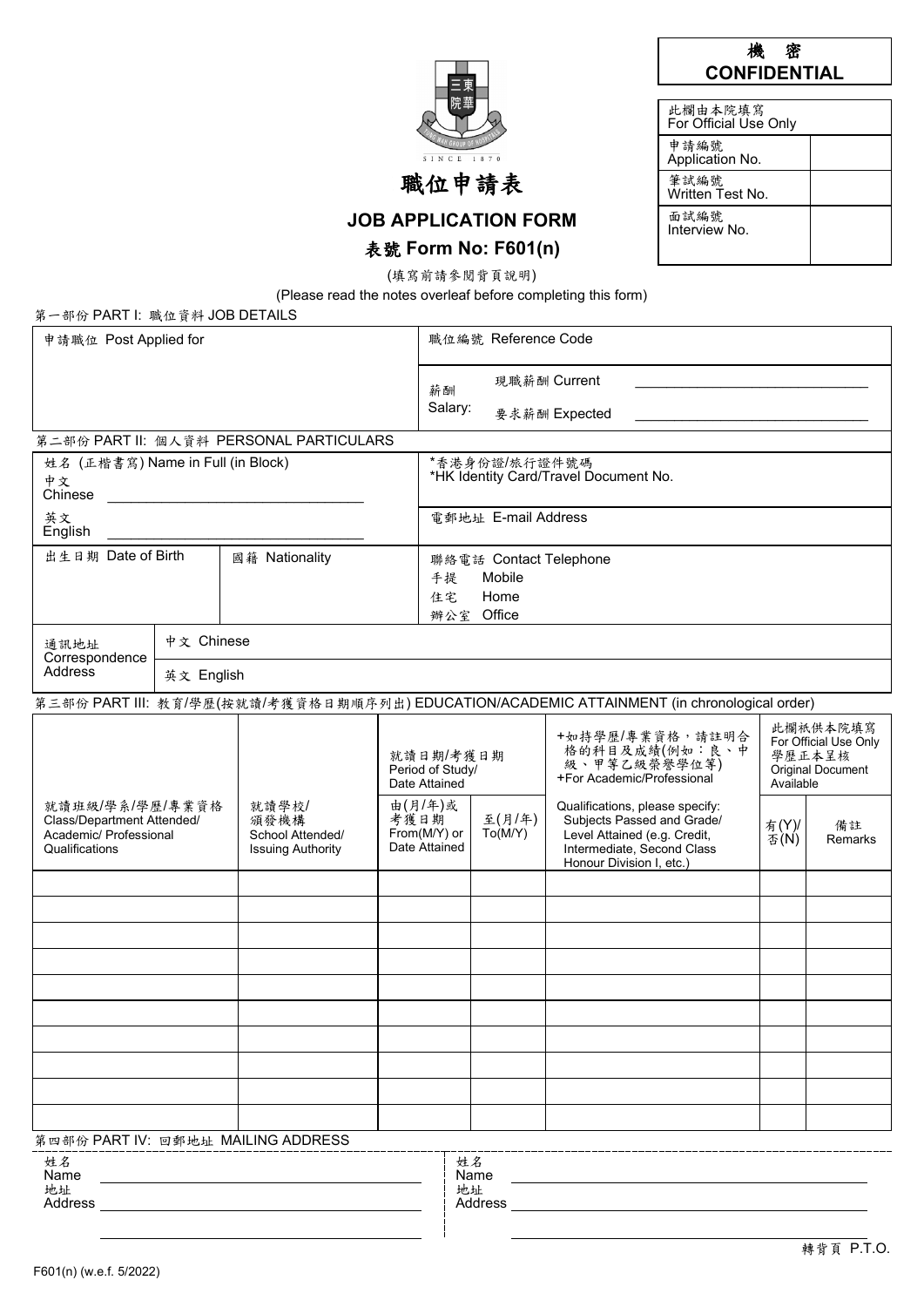#### 第五部份 PART V: 工作經驗 WORKING EXPERIENCE 請按任職日期順序列出截至目前為止的就業詳情 (包括兼職在內) FULL EMPLOYMENT RECORD (INCLUDING PART-TIME JOB) TO DATE (in chronological order)

| 機構名稱<br>Name of Firm | @全職<br>@Full<br>Time | ∜  @兼職/臨時<br>  @Part Time/<br>Temporary | 最後擔任職位<br>Last Position | 薪金<br>Salary | 由(日/月/年)<br>From (D/M/Y) | 至(日/月/年)<br>To (D/M/Y) |
|----------------------|----------------------|-----------------------------------------|-------------------------|--------------|--------------------------|------------------------|
|                      |                      |                                         |                         |              |                          |                        |
|                      |                      |                                         |                         |              |                          |                        |
|                      |                      |                                         |                         |              |                          |                        |
|                      |                      |                                         |                         |              |                          |                        |
|                      |                      |                                         |                         |              |                          |                        |
|                      |                      |                                         |                         |              |                          |                        |
|                      |                      |                                         |                         |              |                          |                        |
|                      |                      |                                         |                         |              |                          |                        |

第六部份 PART VI: 諮詢人及曾向東華三院申請的職位 REFEREES AND PREVIOUS APPLIED POST(S) IN TUNG WAH GROUP OF HOSPITALS 諮詢人 (請提供能就你的工作能力及品格给予意見的兩位非近親人士的資料及聯絡方法,其中一位須為你最近的僱主。東華三院在決定 聘用你前,可能會諮詢他/她們。)

REFEREES (Please supply information and contact of two persons who can comment on your capabilities and conduct. They must not be your next of kin and one of whom should be your most recent employer. Before the Tung Wah Group of Hospitals decides to offer you a post, we may contact them and seek their references.)

| 姓名<br>Name                                | 職業<br>Occupation | 關係<br>Relationship | 電話<br>Telephone No. | 電郵地址<br>E-mail Address | 機構名稱及地址<br>Name and Address of Organization |
|-------------------------------------------|------------------|--------------------|---------------------|------------------------|---------------------------------------------|
|                                           |                  |                    |                     |                        |                                             |
| $\sim$ $\sim$ $\sim$ $\sim$ $\sim$ $\sim$ |                  |                    |                     |                        |                                             |

本人曾向東華三院申請下列職位:

I have previously applied for the following post(s) in the Tung Wah Group of Hospitals:

| 職位 Post | 日期 Date | 結果 Results                                                             |
|---------|---------|------------------------------------------------------------------------|
|         |         | *取錄/落選/備取/不獲約見/其他請註明:                                                  |
|         |         | *Offered/Rejected/Waiting list/Not interviewed/Others, please specify: |
|         |         | *取錄/落選/備取/不獲約見/其他請註明:                                                  |
|         |         | *Offered/Rejected/Waiting list/Not interviewed/Others, please specify: |

### 第七部份 PART VII: 聲明 DECLARATION

1. 茲特聲明:本人從未 / 曾經因任何刑事案件(包括性罪行)被法庭定罪。本人已閱畢東華三院人事紀錄通知書(附件),並明瞭收集本人的 個人資料的目的及其用途。本人亦明白倘若故意提供虛假資料或隱瞞事實(包括身體健康狀況),即使獲東華三院錄用,亦有可能遭即時 解僱。

(註:曾犯刑事案者,未必不獲錄用。)<br>I hereby declare that I **ロhave / ロhave not** been convicted of any criminal offence (including sexual offence) in a court of law. I have read through the Personnel Records Notice issued by the Tung Wah Group of Hospitals (attached). I fully understand the purpose(s)<br>for collecting my personal data and their use. I also understand that if I wilfully give any

2. 本人**囗沒有/ 囗已持有**有效的新冠疫苗接種證明文件 (已接種疫苗劑數:\_\_\_\_\_ ) / **囗已持有**新冠疫苗接種醫學豁免證明書,有效期<br>直至 \_\_\_\_\_\_\_\_\_ (日/月/年)/口其他(請註明): \_\_\_\_\_\_\_\_\_\_\_\_\_\_\_\_\_\_\_\_\_(註1)

I **have not** / **have** obtained valid COVID-19 vaccination records (No. of doses received: \_\_\_\_\_\_)/ **have** obtained a COVID-19 Vaccination Medical Exemption Certificate valid up to\_\_\_\_\_\_\_\_(<u>D/M/Y)</u>/ ロOthers (Please specify):<sub>\_</sub><br>(Note 1)

3. 本人授權東華三院就上述目的將本人提供的資料披露予通知書上所列的有關人士及機構,並同意東華三院或其代表在考慮本人的職位申請<br> 時,可向上述諮詢人查詢本人的工作及品格紀錄,而本人亦授權上述諮詢人向東華三院披露有關資料。 l authorize Tung Wah Group of Hospitals to disclose relevant data that I have provided to the person(s) and organization(s) as stated for<br>the above purpose(s) in the Notice, and I hereby give my consent to Tung Wah Group o

ロ 期 はんしょう しょうしょう しゅうしょく しゅうしょく かんしゅう しゅうしょく にんしゅう あいしゅう しゅうしょく にんしゅう しゅうしょく しゅうしゅう しゅうしゅう しゅうしょく

Date Signature

### 第八部份 PART VIII: 說明 NOTES

| 申請人如須進入或於疫苗通行證的指明/其他適用處所執行職務,須證明其於受聘期間的任何時間符合《預防及控制疾病(疫苗通行證)規例》                                                                                    |
|----------------------------------------------------------------------------------------------------------------------------------------------------|
| (第 599L 章)下疫苗通行證及醫院管理局/教育局/社會福利署/其他機構按規例實施的接種要求。                                                                                                   |
| The job applicant who is required to enter or work in specified/other applicable premises under the Vaccine Pass, should provide proof that he/she |
| has fulfilled the Vaccine Pass requirements in accordance with the Prevention and Control of Disease (Vaccine Pass) Requlation (Cap. 599L) and     |
| as stipulated by the Hospital Authority/Education Bureau/Social Welfare Department/other authorities at any point of time during the course of     |
| employment.                                                                                                                                        |
| 各欄資料必須正確填報。如遇空位不足時,可另紙書寫。                                                                                                                          |

Please ensure that all information contained in this application form is accurate. If there is insufficient space, you may send in your particulars on a separate sheet of paper.<br>3. 如所填資料含糊不清,未能顯示你具有該職位所規定最低限度的學歷、訓練或經驗,申請書將不獲接納。

Your application will be rejected if you fail to indicate that you have the minimum qualifications, training or experience specified for the job.<br>- 填妥的申請書請寄回香港上環普仁街十二號東華三院黃鳳翎紀念大樓四樓人力資源科主管收。一切證書現時毋須檢附。<br>The completed applic

Memorial Building, 12 Po Yan Street, Hong Kong. There is no need to enclose any originals or copies of certificates with this application.<br>5. \*請刪去不適用者。\*Please delete as appropriate.<br>6. @/囗請在適當的方格內加上'✔'號。@/囗Please '✔' t

7. +有關速記及打字技巧,請註明考獲速度;而持有文憑/學位的申請人,請註明主修及副修科目。

+For shorthand and typing skills, please indicate the highest speed attained; and for holders of diploma/degree, please indicate major and minor subjects taken.